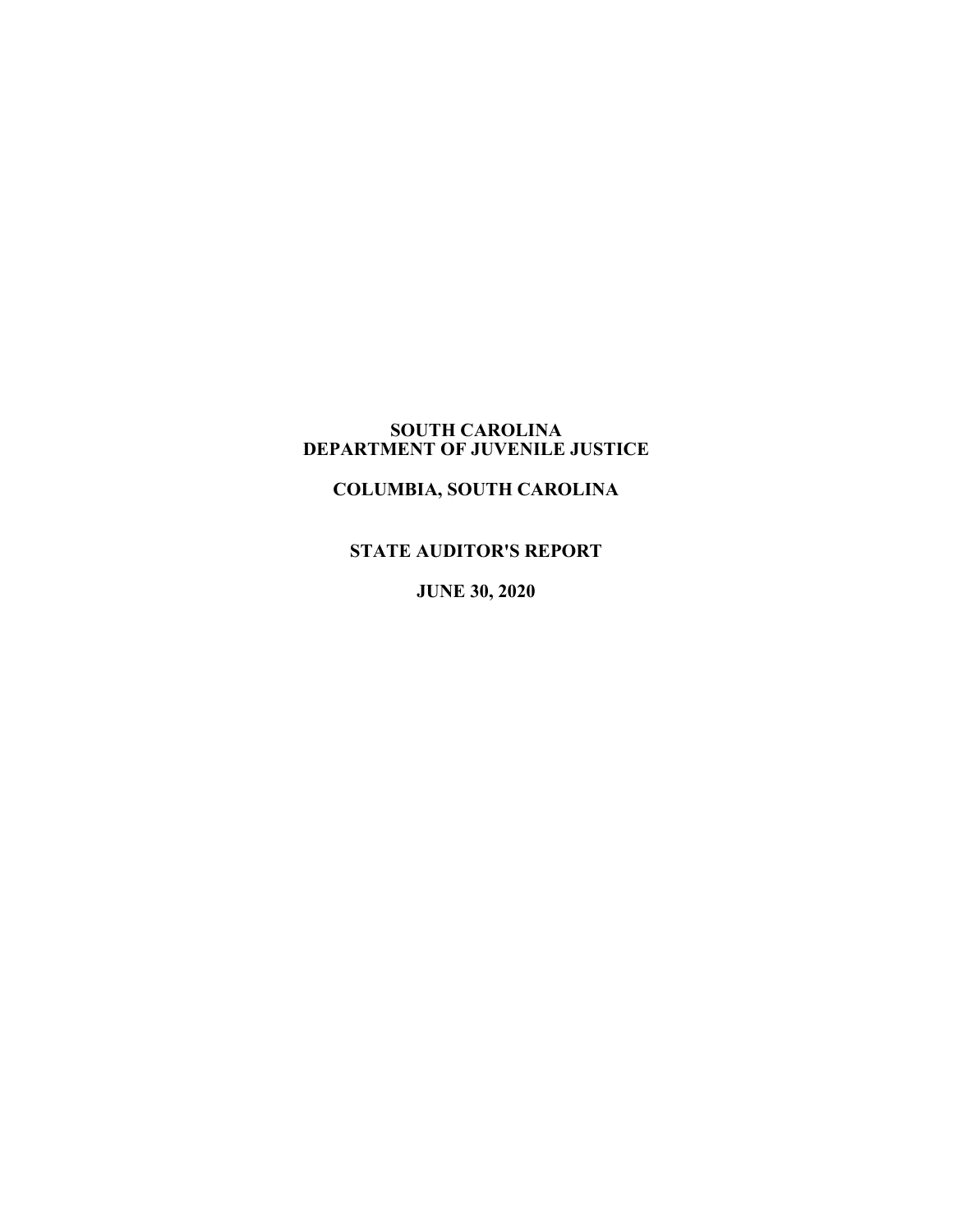

#### Independent Accountant's Report on Applying Agreed Upon Procedures

June 22, 2021

Mr. Freddie Pough, Director South Carolina Department of Juvenile Justice Columbia, South Carolina

We have performed the procedures described in Attachment 1 on the systems, processes and behaviors related to financial activity of the South Carolina Department of Juvenile Justice (the Department) for the fiscal year ended June 30, 2020. The Department's management is responsible for the systems, processes and behaviors related to financial activity.

The Department's management has agreed to and acknowledged that the procedures performed are appropriate to meet the intended purpose of understanding the systems, processes and behaviors related to financial activity. This report may not be suitable for any other purpose. The procedures performed may not address all the items of interest to a user of this report and may not meet the needs of all users of this report and, as such, users are responsible for determining whether the procedures performed are appropriate for their purposes.

We were engaged by the Department to perform this agreed-upon procedures engagement and conducted our engagement in accordance with attestation standards established by the American Institute of Certified Public Accountants. We were not engaged to and did not conduct an examination or review engagement, the objective of which would be the expression of an opinion or conclusion, respectively, on the systems, processes and behaviors related to financial activity of the Department for the year ended June 30, 2020. Accordingly, we do not express such an opinion or conclusion. Had we performed additional procedures, other matters might have come to our attention that would have been reported to you.

The concept of materiality does not apply to findings to be reported in an agreed-upon procedures engagement. Therefore, all findings from the application of the agreed-upon procedures must be reported unless the definition of materiality is agreed to by the Department's management. Management of the Department has agreed that the following deficiencies will not be included in the State Auditor's Report on Applying Agreed-Upon Procedures:

- Errors of less than \$1,000 related to cash receipts and non-payroll cash disbursements transactions.
- Errors of less than \$1,000 related to reporting packages.

 $803.253.4160$ 

We are required to be independent of the Department and to meet other ethical responsibilities, in accordance with the relevant ethical requirements related to our agreed-upon procedures engagement.

This report is intended solely for the information and use of the management of the South Carolina Department of Juvenile Justice and is not intended to be, and should not be, used by anyone other than these specified parties. However, this report is a matter of public record and its distribution is not limited.

803-343-0723

George & Kennedy, III

George L. Kennedy, III, CPA State Auditor

**C**OSA.SC.GOV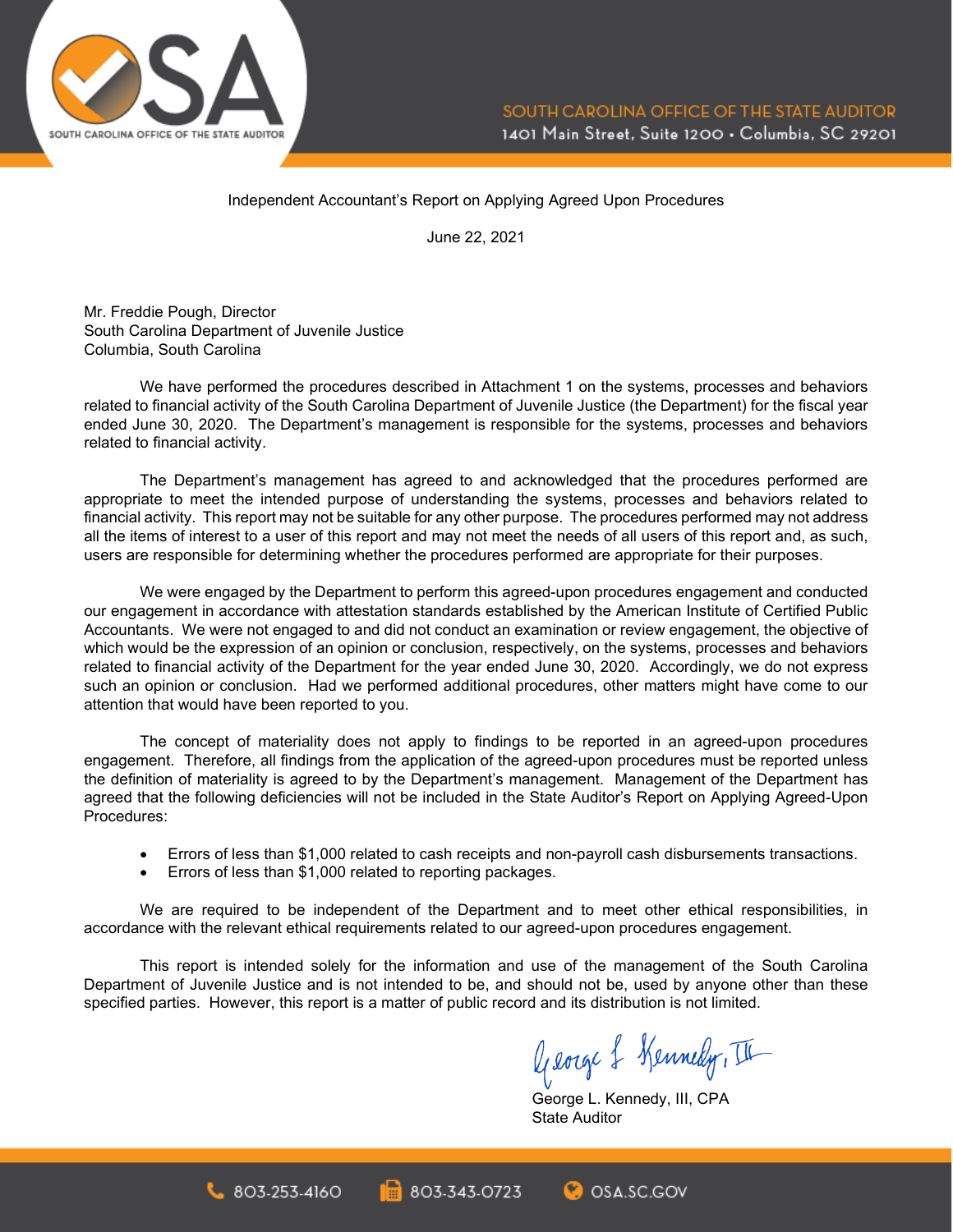#### **South Carolina Office of the State Auditor Agreed-Upon Procedures – South Carolina Department of Juvenile Justice (N12)**

## **Payroll**

- 1. Haphazardly select five employees who terminated employment during the fiscal year to determine if they were removed from the payroll in accordance with the Department's policies and procedures and that their last paycheck, including any leave payout, was properly calculated in accordance with applicable State law.
- 2. Haphazardly select five employees hired during the fiscal year to determine if they were added to the payroll in accordance with the Department's policies and procedures and that their first paycheck was properly calculated in accordance with applicable State law.

We found no exceptions as a result of the procedures.

### **Journal Entries and Transfers**

- 3. Haphazardly select three journal entries and two transfers and inspect supporting documentation to determine:
	- Postings in the general ledger agree to supporting documentation.
	- Transaction is properly approved.
	- The purpose of the transaction.

## **Finding**

The general ledger account posting of one journal entry did not agree to supporting documentation, resulting in misclassified court fine revenues.

### **Management's Response**

We concur with this finding. The error was in keying and has been brought to the employee's attention. While we review general ledger accounts via our month end checklist, sometimes these errors go undetected. We added a step in our review process for the accounts payable lead approving these documents to more closely verify general ledger accounts for accuracy.

### **Reporting Packages**

- 4. Obtain copies of fiscal year end reporting packages submitted to the Office of the State Comptroller General (CG). Inspect the Master Reporting Package Checklist to determine the appropriate reporting packages were submitted by the due date established by the CG's Reporting Policies and Procedures Manual.
- 5. In addition to the procedure above, perform the following:
	- Grants and Contributions Revenue Reporting Package

Haphazardly select five grants and agree the reported beginning and ending fund balances, receipts, qualified expenditures, fund, grant number, and CFDA number to the South Carolina Enterprise Information System (SCEIS) general ledger and SCEIS Display Grant Master. In addition, recalculate the reported total receivables and deferred revenue.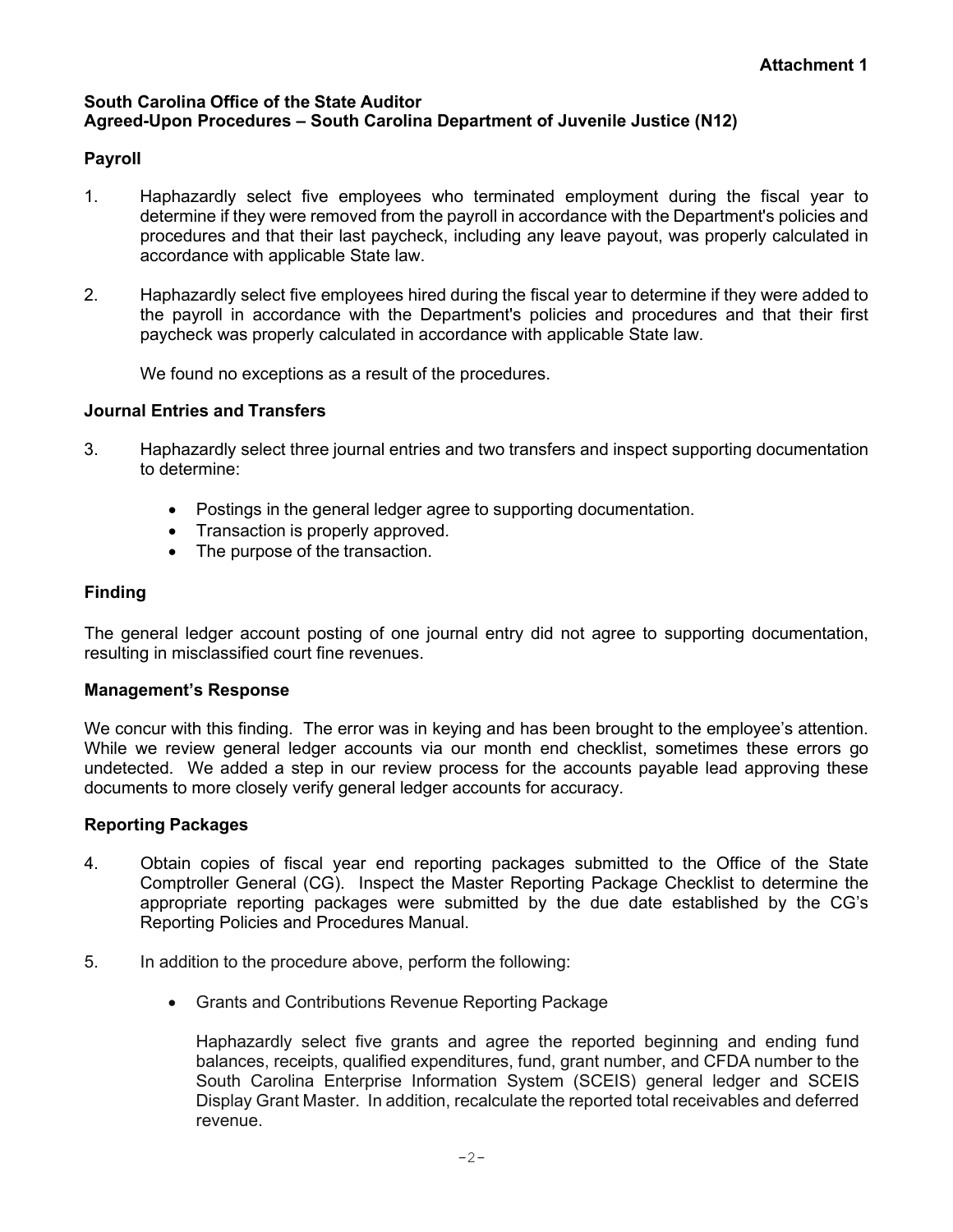#### **Reporting Packages (Continued)**

• Other Receivables Reporting Package

Haphazardly select five other receivables and agree them to the SCEIS general ledger, the SCEIS *Yearend Reporting - Accounts Receivable Current with Customer* report and Department prepared records.

• Litigation Reporting Package

Haphazardly select five transactions from the SCEIS *Yearend Reporting – Litigation Expense* report to inspect for proper approval, that amounts were charged within approved limits, and for proper service date ranges.

• Inventory Reporting Package

Agree amounts to the SCEIS *Yearend Reporting - Inventory* report and Department inventory records. Recalculate supporting records to include haphazardly selecting four inventory items for recalculation.

• Subsequent Events Questionnaire

Compare responses and required supplemental information to the SCEIS general ledger and Department prepared records. In addition, haphazardly select five payables from the Subsequent Events Accounts Payable Worksheet and determine if the amounts were properly classified, calculated, and reported and excluded from the original Accounts Payable Reporting Package submission.

#### **Finding**

One litigation payment included service charges for an attorney not included on the Attorney General's Office approval.

#### **Management's Response**

We concur with this finding. In this instance, the law firm and a partner in the firm were approved by the Attorney General's Office. The partner utilized an associate for some of the approved work. The Division of Legal Services has been advised that every attorney billed must be included on the approval. The Division of Legal Services will make sure all attorneys billed for services are included on the approval. This will be completed prior to submitting an invoice to Accounts Payable for processing.

#### **Composite Reservoir Accounts**

- 6. Obtain a listing of Department composite reservoir accounts and inquire of Department management that the listing is complete.
- 7. Obtain three haphazardly selected monthly reconciliations from all composite reservoir account reconciliations and perform the following procedures:
	- Recalculate selected reconciliations and determine that they were timely performed, reviewed, and properly documented in accordance with Department procedures.
	- Agree applicable amounts from reconciliations to the general ledger.
	- Agree applicable amounts from reconciliations to the State Treasurer's Office monthly reports.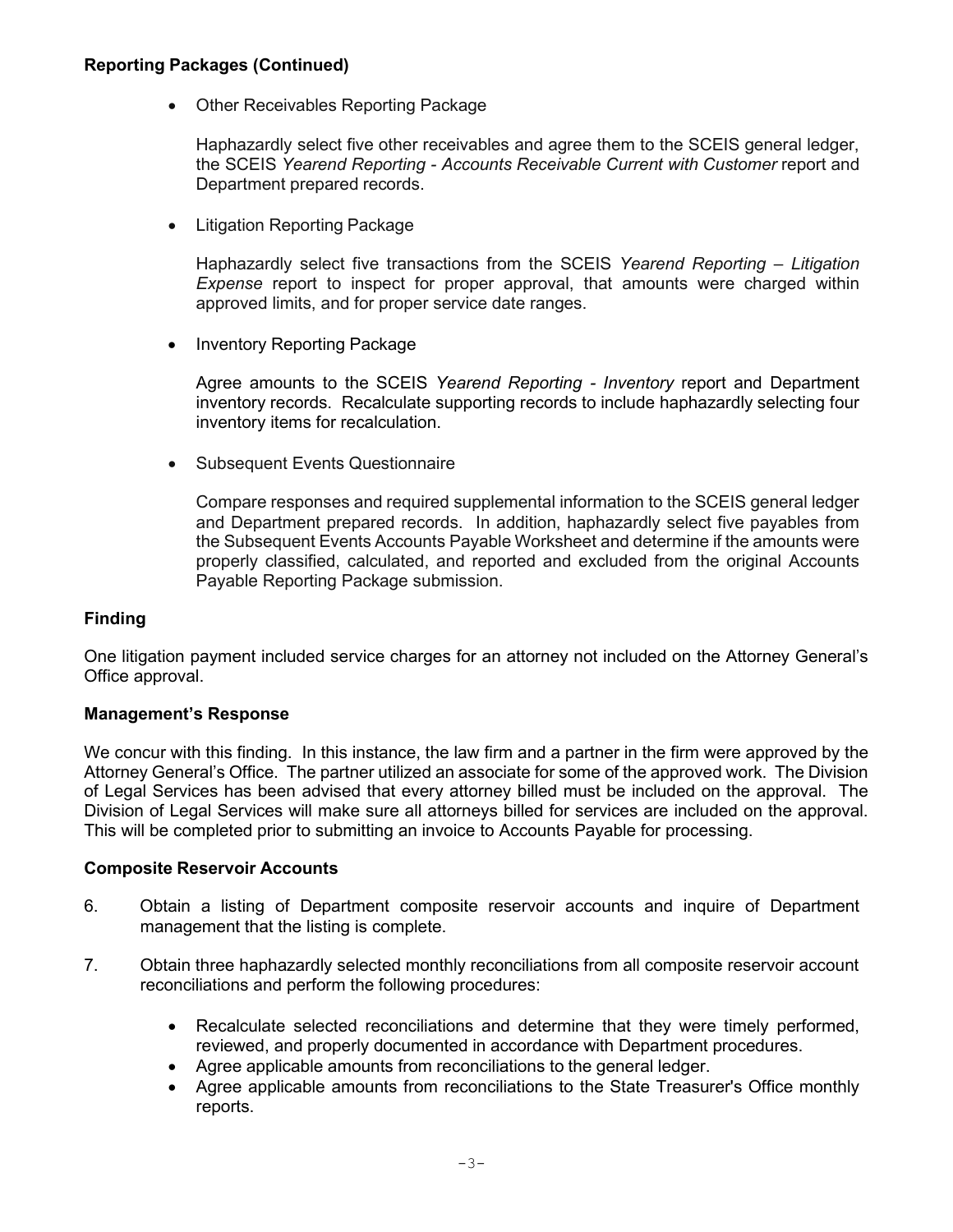### **Composite Reservoir Accounts (Continued)**

- Determine if reconciling differences were explained and resolved.
- Determine if adjusting entries were made in the accounting records.
- 8. Haphazardly select and inspect four composite reservoir account receipts to determine that they were properly described and classified in the accounting records in compliance with the Department's policies and procedures and that they were recorded in the proper fiscal year.
- 9. Haphazardly select and inspect four composite reservoir account disbursements to determine that they were properly classified in the accounting records, were true disbursements of the Department, and that goods and/or services were procured in accordance with Department procedures.

We found no exceptions as a result of the procedures.

### **Assets and Personal Property**

- 10. Haphazardly select three capital asset acquisitions and inspect supporting documentation to determine that each asset was properly capitalized and posted to the general ledger in accordance with the CG's Reporting Policies and Procedures Manual.
- 11. Haphazardly select three capital asset retirements and inspect supporting documentation to determine that each asset was approved for removal and removed from the general ledger in accordance with the CG's Reporting Policies and Procedures Manual.
- 12. Through inquiry of management and inspection of supporting documentation, determine that an inventory of Department property, excluding expendables, was completed during the fiscal year as required by South Carolina Code of Laws Section 10-1-140.

### **Finding**

The Department did not complete the property inventory required by South Carolina Code of Laws Section 10-1-140.

#### **Management's Response**

The consequences of travel restrictions, and facility site restrictions of the COVID-19 pandemic minimized the opportunity to perform the property inventory required by South Carolina Code of Laws Section 10- 1-140. Being a correctional facility, some COVID-19 restrictions are still in place, however inventory sheets are being sent to asset custodians to review and validate. Normal process will return once all COVID-19 restrictions are lifted.

#### **Fiscal Monitoring of Schools**

- 13. Inquire of management regarding any investigation, audit or review associated with the Department's school district which was ongoing or completed during the fiscal year. Inspect reports of any completed investigation, audit or review associated with the Department's school district to determine impact on our agreed upon procedures.
- 14. Obtain a trial balance for the Department's school district for the current and prior fiscal year. Haphazardly select four balances from the trial balance and inspect supporting documentation to determine that the balance is properly recorded and/or described and classified on the trial balance.